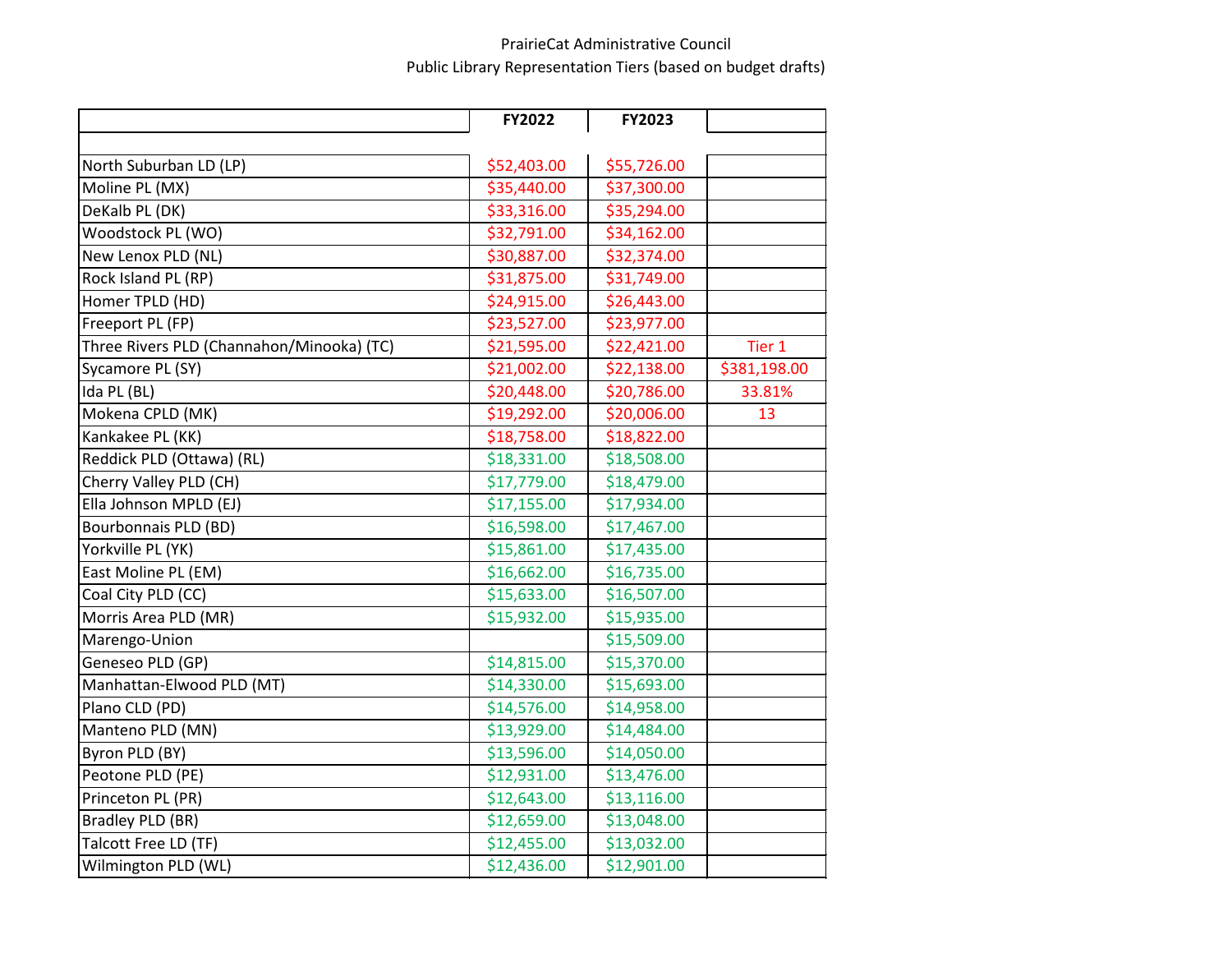## PrairieCat Administrative Council Public Library Representation Tiers (based on budget drafts)

|                                       | FY2022      | FY2023      |                   |
|---------------------------------------|-------------|-------------|-------------------|
| Fossil Ridge PLD (Braidwood) (FR)     | \$12,444.00 | \$12,876.00 |                   |
| Nippersink PLD (NP)                   | \$11,794.00 | \$12,262.00 | Tier <sub>2</sub> |
| Johnsburg PL (JO)                     | \$12,725.00 | \$12,225.00 |                   |
| Somonauk PLD (SN)                     | \$11,610.00 | \$12,083.00 | 33.69%            |
| LaSalle PL (LS)                       | \$12,106.00 | \$12,019.00 |                   |
| Peru PL (PU)                          | \$11,434.00 | \$11,956.00 | 26                |
| Harvard Diggins Library (HR)          | \$10,941.00 | \$11,806.00 | \$379,864.00      |
| Flagg-Rochelle PLD (FL)               | \$11,516.00 | \$11,745.00 |                   |
| River Valley DL (RD)                  | \$10,201.00 | \$10,767.00 |                   |
| Sandwich PLD (SA)                     | \$10,136.00 | \$10,495.00 |                   |
| Seneca PLD (SE)                       | \$10,182.00 | \$10,462.00 |                   |
| Streator PL (SR)                      | \$10,068.00 | \$10,173.00 |                   |
| Robert R. Jones PLD (CV)              | \$9,655.00  | \$10,015.00 |                   |
| Julia Hull DL (Stillman Valley) (JH)  | \$9,286.00  | \$9,677.00  |                   |
| Silvis PL (SL)                        | \$9,506.00  | \$9,666.00  |                   |
| Graves-Hume PLD (Mendota) (GV)        | \$9,165.00  | \$9,658.00  |                   |
| Putnam County PLD (UE)                | \$8,827.00  | \$9,195.00  |                   |
| Cortland CL (CN)                      | \$8,810.00  | \$9,095.00  |                   |
| Colona DPL (CL)                       | \$8,866.00  | \$9,068.00  |                   |
| Sherrard PLD (SD)                     | \$8,451.00  | \$8,898.00  |                   |
| Galena PLD (GA)                       | \$8,446.00  | \$8,779.00  |                   |
| Oregon PLD (OR)                       | \$8,343.00  | \$8,663.00  |                   |
| Odell PL (OD)                         | \$8,489.00  | \$8,642.00  |                   |
| Genoa PLD (GE)                        | \$8,292.00  | \$8,340.00  |                   |
| South Beloit PL (SB)                  | \$7,545.00  | \$7,728.00  |                   |
| Limestone TLD (LI)                    | \$7,384.00  | \$7,689.00  |                   |
| East Dubuque DL (EP)                  | \$7,413.00  | \$7,635.00  |                   |
| Pecatonica PLD (PT)                   | \$7,171.00  | \$7,503.00  |                   |
| Western DL (Orion) (WD)               | \$7,301.00  | \$7,467.00  |                   |
| Oglesby PLD (OG)                      | \$7,340.00  | \$7,366.00  |                   |
| Richard A. Mautino ML (MA)            | \$6,970.00  | \$7,175.00  |                   |
| Charles B. Phillips PLD (Newark) (CP) | \$6,699.00  | \$7,043.00  |                   |
| Lena CDL (LE)                         | \$7,034.00  | \$6,946.00  |                   |